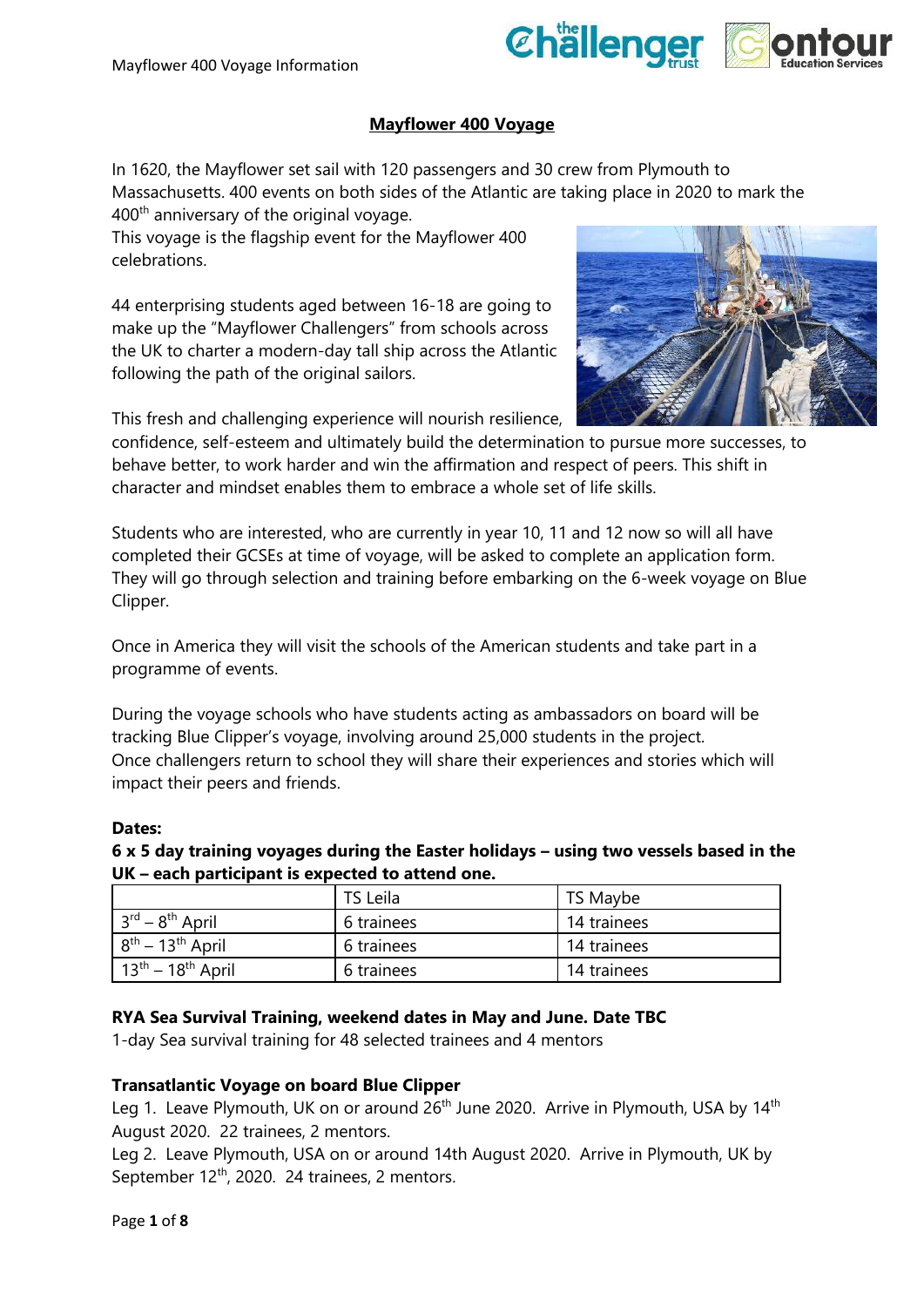

**The Easter training** and selection voyage will include RYA qualification to Competent Crew or Start Yachting level.

The aim of the course is to introduce the complete beginner to cruising and to teach personal safety, seamanship and helmsmanship to the level required to be a useful crew member. This training allows us to identify anyone with any real concerns or who may need additional support to be able to complete the expedition.

Areas covered include:

- Knowledge of sea terms, parts of a boat, rigging and sails
- Sail handling
- Ropework
- Fire precautions and fire fighting
- Man-overboard procedure
- Emergency equipment
- Manners and customs
- Rules of the road
- **Dinghies**
- **Meteorology**
- Sea sickness
- Helmsmanship and sailing
- General duties

After completing the Easter training voyage students will then be invited to a one-day sea survival course prior to the expedition across the Atlantic.

**The expedition** will include crossing the Atlantic Ocean between Plymouth, UK and Plymouth, Boston.

The permanent crew and skippers will be made up of both male and female members who are fully qualified and are all DBS checked and have current child protection training.



A full passport will be required which is valid for 6 months after the end of the voyage to take part.

A visa will be needed to enter America, more information on visas will be provided once enrolled on the programme.

A European health insurance card will also be required, these are free of charge and can be applied for online.

Travel Insurance will be included in the price of the trip, there may be a small additional cost if medical screening is required.

Medical conditions and medications will need to be discussed before the voyage along with any dietary requirements.

You will be required to climb unaided a step ladder of over 2m to access the accommodation areas.



**Blue Clipper** is made up of twin ensuite cabins, 4 berth and 6 berth cabins with portholes to watch the stars. Each cabin has an electricity point, bedding is provided but you need to bring your own towel.

There is a large communal area with an area to make tea and coffee. There is a saloon on deck level with windows on both sides, so you can enjoy the view without going outside – unless you're on watch.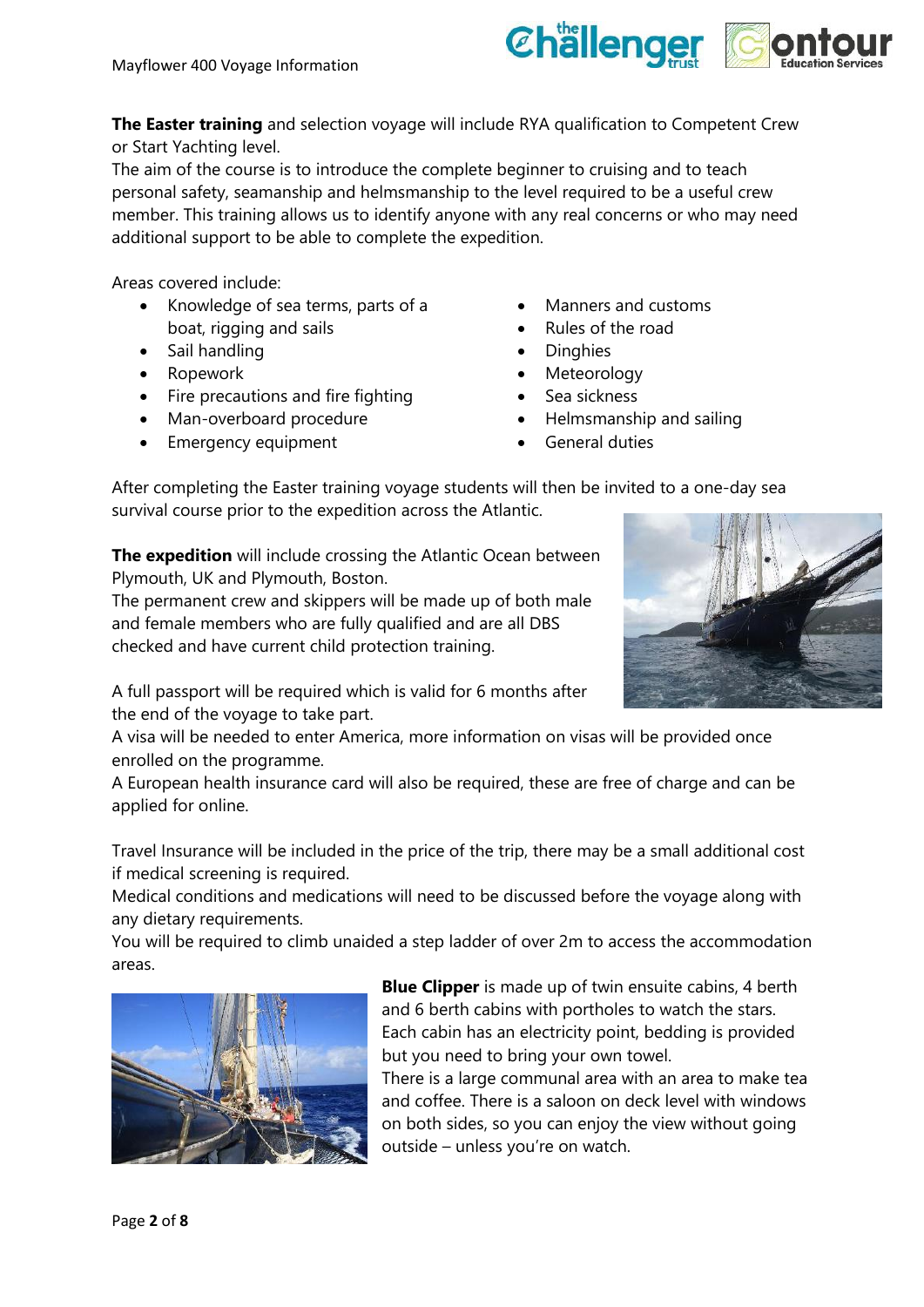



On board you will be a fully-fledged member of the crew taking part in watches, cooking in the galley, hoisting the sails, helming the ship and navigating. Climbing the mast to stow the top sails or head out onto the bow sprit to stow the jib is all in a days work at sea.

Safety is paramount onboard. Blue clipper is maintained in accordance

with the maritime coastguard agency's code of practice for small commercial vessels. The skipper and crew are responsible for the safety of everyone onboard, a safety briefing occurs at the start of every voyage. All crew members wear lifejackets / harnesses while onboard.



**Funding** is being provided by livery companies in London and other sources to match fund each student. This means the cost of the trip is reduced for each student.

The cost of the trip is approximately £4000 per student.

This includes all travel, training, voyage, insurance, food and Visas.

Each student will be asked to raise around £2000 each and will be supported with enterprise workshops to help facilitate this.

The only additional costs would be spending money once in America for gifts and souvenirs (optional).

## FAQ:

- 1. How fast does the boat go? About 6 knots an hour (7 miles) depending on wind
- 2. What about toilets and showers? There are toilets and showers on board Blue Clipper
- 3. Will I be seasick? some people experience this; however, it usually doesn't last longer than the first few days
- 4. Can I smoke onboard? There is no smoking onboard the vessels

## **Student Applications:**

These can be done in several ways:

- The school can select two students they think would be interested and benefit for the trip
- Letters can be sent home (written by contour) which welcomes applications from all students
- Assemblies can be done to relevant year groups who can apply
- Parents evenings can also be run

All students will need to complete an application form, we will be suggesting that they try and raise £500 over the summer holidays and acceptance onto the programme will be finalised in September.

Any further questions please contact [emma@contourschools.co.uk](mailto:emma@contourschools.co.uk) / 07747237099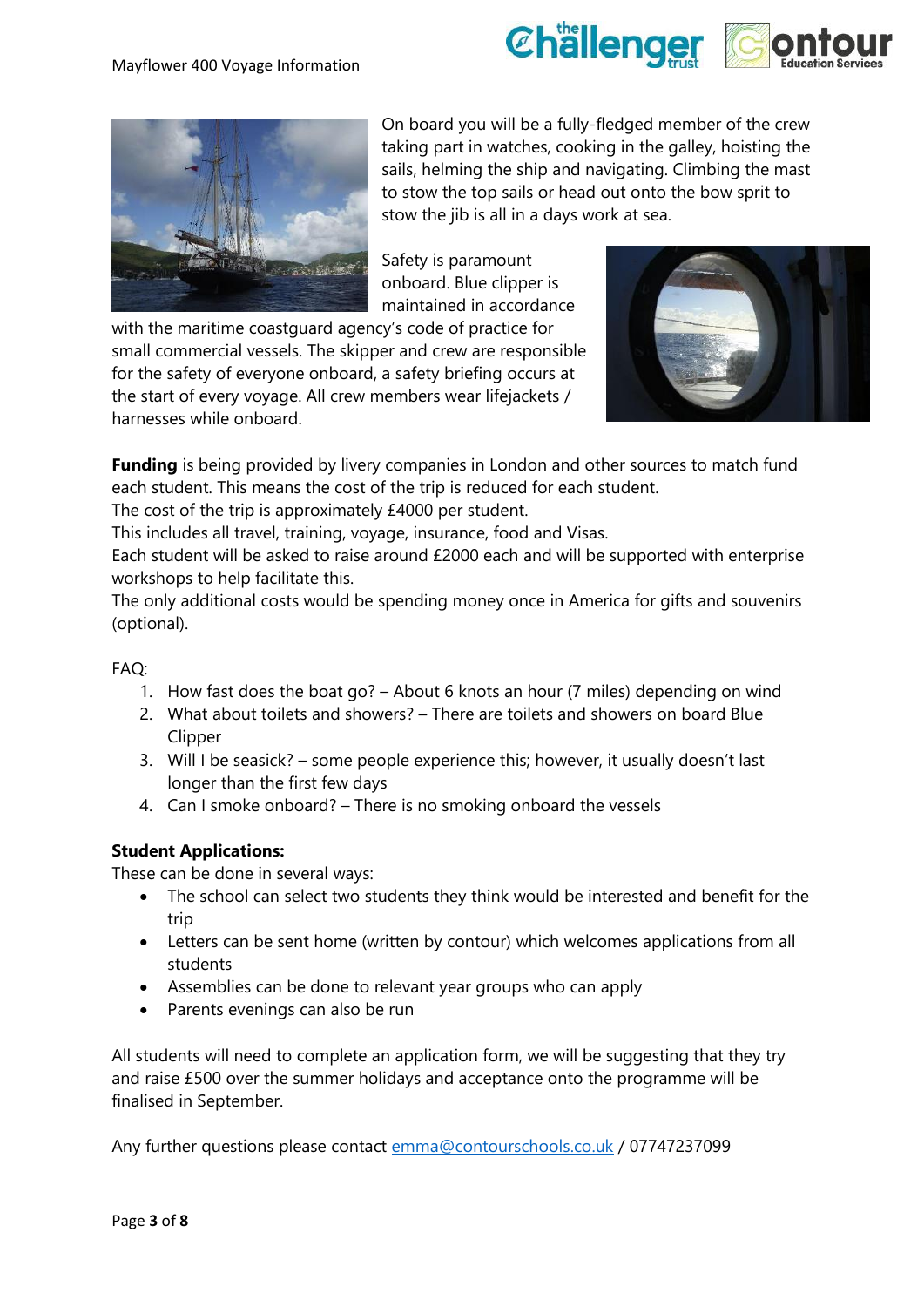

# **WHAT TO EXPECT**

#### **I've never been sailing before, and I'm worried about not knowing what to do.**

The majority of people who sail with us have never sailed before. Don't worry! The crew will explain things and guide you through everything you need to know to be able to sail the boat. You will get the opportunity to learn lots of new skills and have fun at the same time.

#### **Where will we go?**

This totally depends on wind and weather, and the itinerary for the voyage. It's no good planning to go somewhere if the wind is in exactly the wrong direction – or if the forecast says the wind would be wrong for coming back!

## **How fast does the boat go?**

Our average sailing speed is about 6 knots (nautical miles per hour) – that's almost 7 land miles per hour. The maximum speed under sail can be over 10 knots. Under engine the maximum is actually less: only 5 or 6 knots. But sailing is more fun than motoring, so even in light winds we often sail – albeit rather slowly!

#### **Can we go ashore?**

There are normally opportunities to go ashore in some of the ports we visit, for shopping, beach BBQs or visits to interesting local sights.

#### **What about toilets and showers?**

There are toilets and showers on board Tall Ship Maybe and Tall Ship Blue Clipper. On Maybe there are two shared bathrooms and on Blue Clipper there are ensuite cabins and a shared bathroom in the forepeak. When you arrive at the boat you will be given a housekeeping brief and using the toilets and showers will be explained.

#### **Will I be seasick?**

Some people may be seasick but it hardly ever lasts beyond the first day or two. If you are worried, bring your own seasick tablets (ask your chemist which is the best brand for you, especially if you are taking other medication). Some varieties can make you drowsy. Read the instructions: when to take the pills, how many and how often. And tell the staff on board what you are taking.

#### **What if I get ill?**

At least one of the staff will be trained in dealing with illness or injury at sea; and we'll get you to a doctor ashore as quickly as possible if necessary. You do need to tell us in advance about any condition you already have. We've had people on the boat with anything from mild asthma to serious medical conditions. Bring any medication, inhalers (and spares) you need – and tell the staff what you are taking. We need to know of any serious medical conditions before you book to ensure we can provide you with the best experience possible.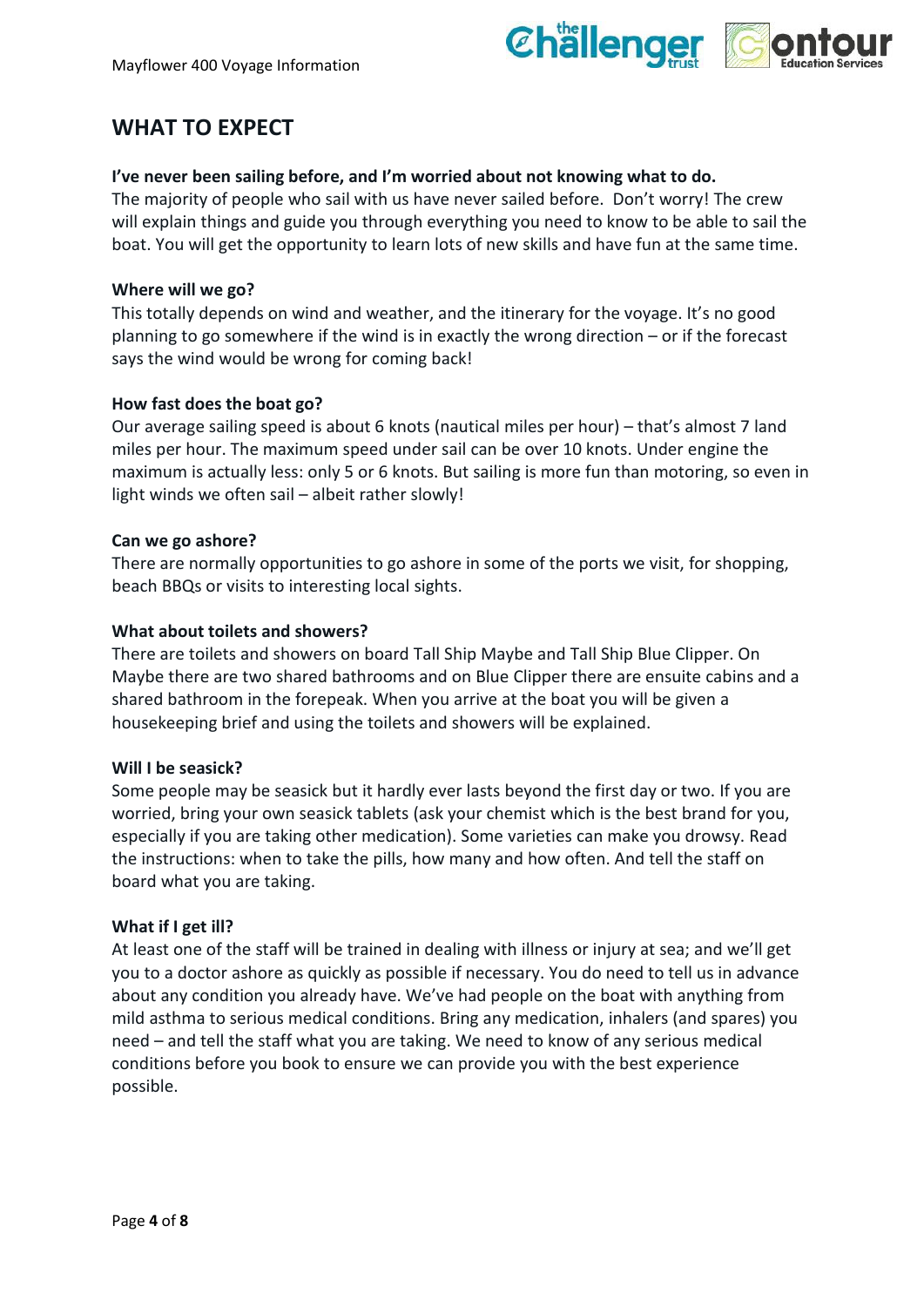

# **Can I Smoke On Board?**

We do not allow smoking below deck on TS Maybe or TS Blue Clipper. Smoking on deck may be permitted on longer passages at the discretion of the skipper and is designated areas. Smoking is not allowed when you are on watch. Anyone under the age of 18 will not be allowed to smoke on board.

## **How can I build up sailing qualifications?**

Bring your RYA logbook if you have one (if not you can buy one on board for £7.50). It allows you to keep track of all your sailing and your qualifications.

# **I have a special interest in navigation / engines / weather etc.**

Tell your watchleader at the start of the trip, and we'll make every effort to help you learn more about anything on board that particularly appeals to you.

## **Can I work towards my Duke of Edinburgh Gold Award on board?**

The voyage can count as your residential. Make sure you bring your record book along, and tell the skipper or your watchleader at the start of the trip – then we can help you set goals and watch your progress.

## **PREPARE TO SAIL**

## **Passport and Visa Information**

If your voyage is sailing to foreign shores, you will require a full passport that is valid for six months after the end of the voyage or an identity card. You will be responsible for obtaining any necessary visas.

European citizens can obtain a European Health Insurance Card (EHIC). The EHIC is a replacement for the old E111 and is free. Application forms are available from the post office or via the internet.

## **Personal Travel Insurance**

**Travel Insurance** Is required on all Maybe Sailing vessels.

# **Now you have booked and paid for your voyage please ensure that you have appropriate travel insurance.**

Our Vessels are covered by third party liability insurance for serious injury or loss of life, but we strongly advise you to take out travel insurance as soon as you book your holiday. Make sure you find travel insurance that gives you financial protection if you must cancel or curtail your holiday, cover loss or damage to baggage, or incur any additional medical or transport costs. If you have your own annual travel insurance or a cover with your credit or debit card, please check your own policy carefully to make sure it covers sailing/ cruising/ yachting for sailing more than 12 miles from shore.

## **Tall Ship Travel Insurance from Topsail Insurance**

Topsail's policies are tailor-made for **tall ship holidays, whether pilot cutter, ketch, lugger or tall ship**, and have no restrictions as to how far offshore you can sail including Antarctica. Topsail also provide cover for:<http://www.topsailinsurance.com/maybe-sailing>

- Your journey to and from the voyage.
- Changes in itinerary or the start and end port.
- $\bullet$  Climbing aloft if you wish to do so.
- Airlift from the vessel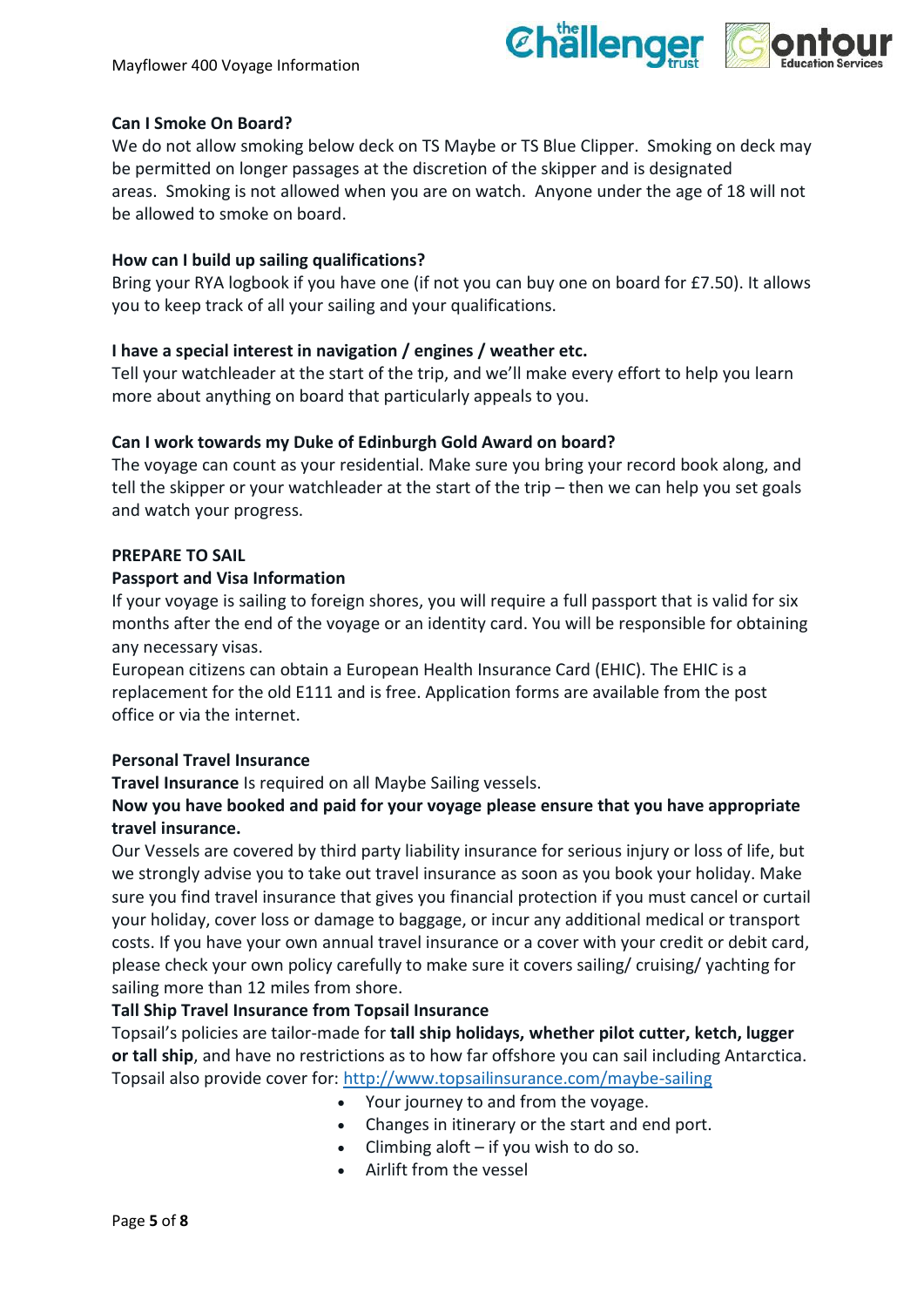

## **Medical Conditions**

Please inform us in advance of any medical conditions and medication that you might need to bring on board with you. For both Tall Ship Maybe and Tall Ship Blue Clipper you will be required to climb, unaided, a steep ladder of over 2m to access the accommodation areas.

## **Dietary Requirements**

If you have any special dietary requirements it is we need to know this prior to the voyage in order that we can try to accommodate your requirements in the planned menus.

# **Clothing**

Warm and waterproof clothing is very important as it can get pretty cold during sailing, especially at night even in the summer. A waterproof and windproof jacket and overtrousers are recommended to help keep warm and dry. For the same reason bring rubber boots or waterproof shoes, preferably two pairs in case one gets wet, with some profile on the soles which is necessary to avoid slipping on a wet deck. Sun cream is also essential to protect against sunburn during long periods of being outdoors.

# **Personal Travel Insurance**

We do insist that all trainee and voyage crew take out relevant travel insurance to cover their voyage. We do like to check that you have travel insurance when you arrive on board. A reputable adventure sail training insurer is [TopSail](http://www.topsailinsurance.com/maybe-sailing)

# **LIFE ON BOARD**

# **Life on board Tall Ship Maybe**

Please remember that space on board is limited and that you will generally not require smart clothing. Pack comfortable and practical clothing for all weather circumstances. It is recommended to pack in a sports bag that can easily be stored away as there is no room on board for suitcases. Maybe has 4 different cabin sizes, two berth cabins, 3 berth cabin, 4 berth cabin and a 6 berth cabin. Each cabin has it's own wash hand basin, and each bunk has a storage area. The cabins all have a radiator for those chilly nights and electricity sockets (3 pin UK sockets). You will need to bring a sleeping bag and towels. There are two bathrooms on board, a comfortable saloon area and galley.

Life on board really is about getting stuck in and involved in all aspects of sailing the ship. Don't worry if you have not sailed before – most trainee crew have no previous sailing experience, so you will not be alone. The permanent crew are always on hand to support you through all the tasks involved and you will always have an experienced permanent crew member with you on watch to show you what to do and answer any questions.

You will be put into one of three teams, called "Watches", which take it in turn to be responsible for various tasks on board including keeping watch, even at night. Every trainee steers the boat, keeps look-out, and takes down log entries. When we trim the sheets or do a manoeuvre such as tacking or gibing, hoisting or dropping a sail, everyone helps. The permanent crew will allocate jobs to everyone so that no-one is left out.

Each watch takes it in turn to prepare and cook the meals. It can be fun and relaxing to cook a big meal for everyone – or it can be a real challenge when the weather isn't so nice and the boat is moving around a lot! It's not all hard work on board. We want trainees to enjoy the experience and have fun. When each watch is not on duty, the permanent crew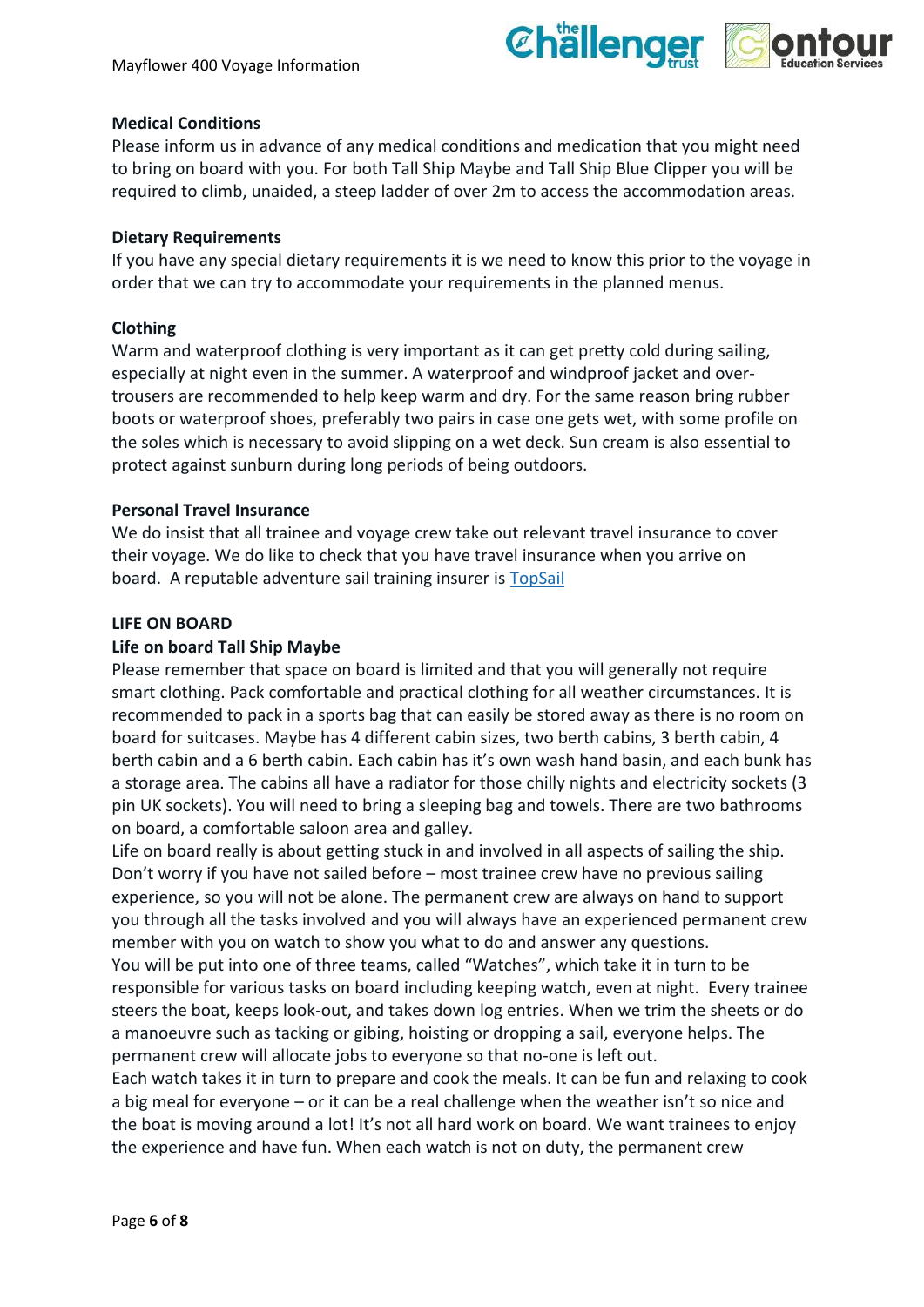

members will provide activities for the trainees and there is also time to just sit and relax with a good book.

# **Life on board Tall Ship Blue Clipper**

If you are interested in a sail training experience on board a bigger vessel, they why not join Blue Clipper. There are twin ensuite cabins, a 6 berth shared forepeak with shared bathroom and a larger 4 berth cabin with shared bathroom. Each cabin has a porthole so if you are on the top bunk you can watch the starlite horizon from the comfort of your bed. Each cabin also has an electricity point (2 pin European socket). Bedding is provided but you will need to bring your own towels.

There is a large comfortable saloon area with a bar and area to make tea and coffee. The saloon is on deck level with windows to both sides so you can enjoy the view without going outside on those wet days. Unless you are on watch of course!

You will be fully immersed into life on board a tall ship, taking part in watches and helping the cook in the galley. This is the best way to fully experience life on the sea! Help hoist the sails; take the helm and steer the ship; climb the mast to stow the top sails or head out onto the bow sprit to stow the jibs. There will be lectures and you can learn about navigation and sailing in general. When you are not on watch you can also sit back, relax and enjoy the sea breeze with a good book in one of the many seating areas on deck.

#### **SAFETY**

#### **What About Safety**

The safety of everyone on board is of paramount importance and our obligations in this respect are taken very seriously. *Maybe* and *Blue Clipper* are maintained in accordance with the Maritime Coastguard Agency's Code of Practice for Small Commercial Vessels and the Large Yacht Code for Transport Malta. Annual surveys by an independent assessor and regular maintenance ensure that all the safety equipment meets or exceeds the legal requirements to operate as a sail training vessel.

The Skipper and crew are responsible for the safety of the vessel and everyone on board. Every voyage starts with a safety briefing. There are specific points that must be covered during these briefing sessions and the crew need to satisfy themselves that all members of trainee crew understand these points. These include fire alarms/drills, man overboard and most importantly the wearing and use of life saving equipment. All crew members wear integrated lifejacket/harnesses while on deck at sea.

The permanent crew on board *Maybe* and *Blue Clipper* are trained and qualified to meet or exceed the regulations laid down by the Department for Transport, Maritime and Coastguard Agency (MCA) and Trasport Malta.

The Skipper and First Mate are qualified to Royal Yachting Association Yachtmaster Level with Commercial Endorsement. The permanent crew are required to gain certificates in radio communications, first aid and sea survival.

All the permanent crew on *Maybe* and *Blue Clipper* with responsibility for young people have Enhanced DBS Checks.

We have a comprehensive Child Protection Policy, Equal Opportunities Policy and Risk Assessments are in place for all activities on board Tall Ship *Maybe and Tall Ship Blue Clipper*.